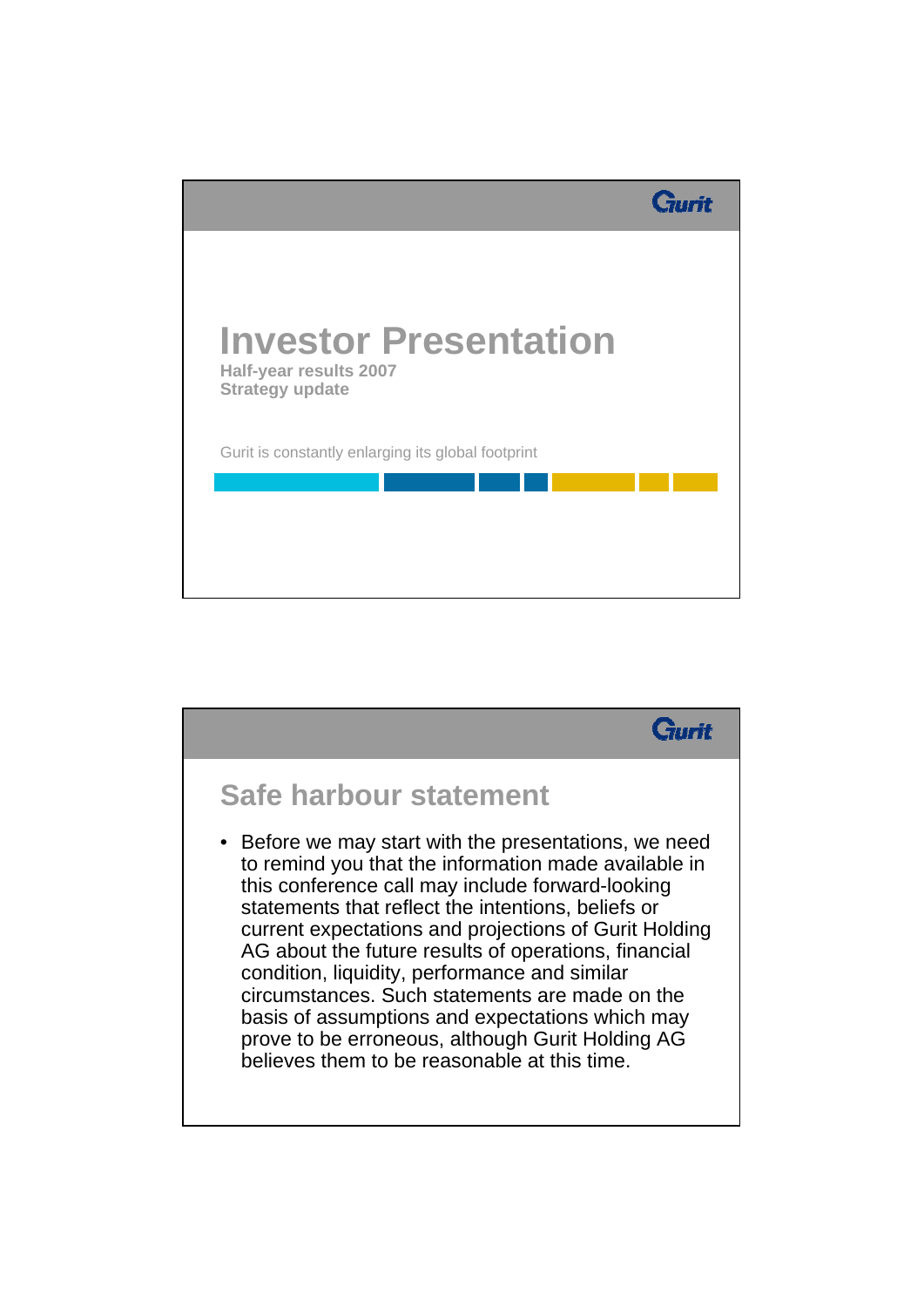

- 
- Update on current growth initiatives
- Outlook

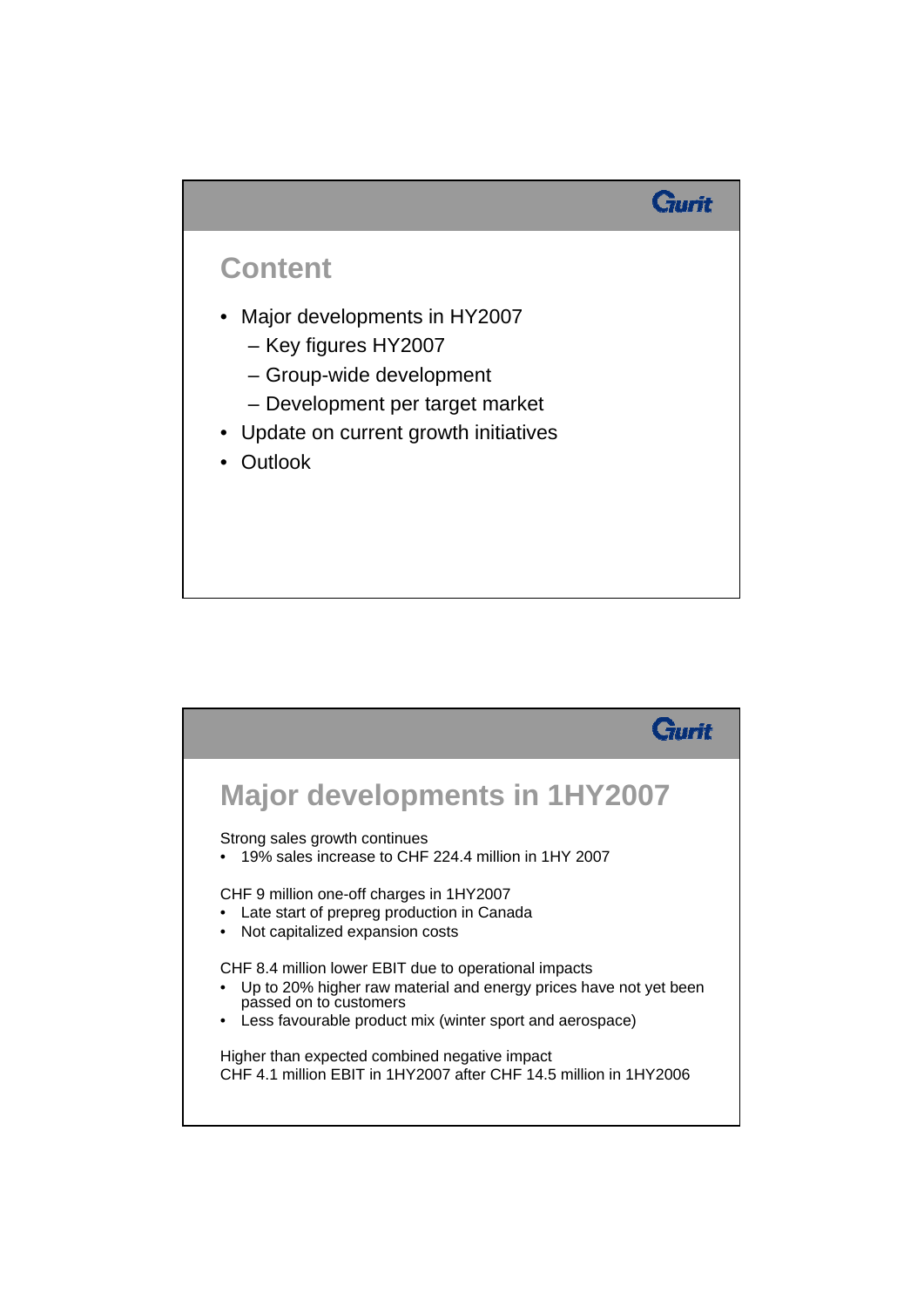

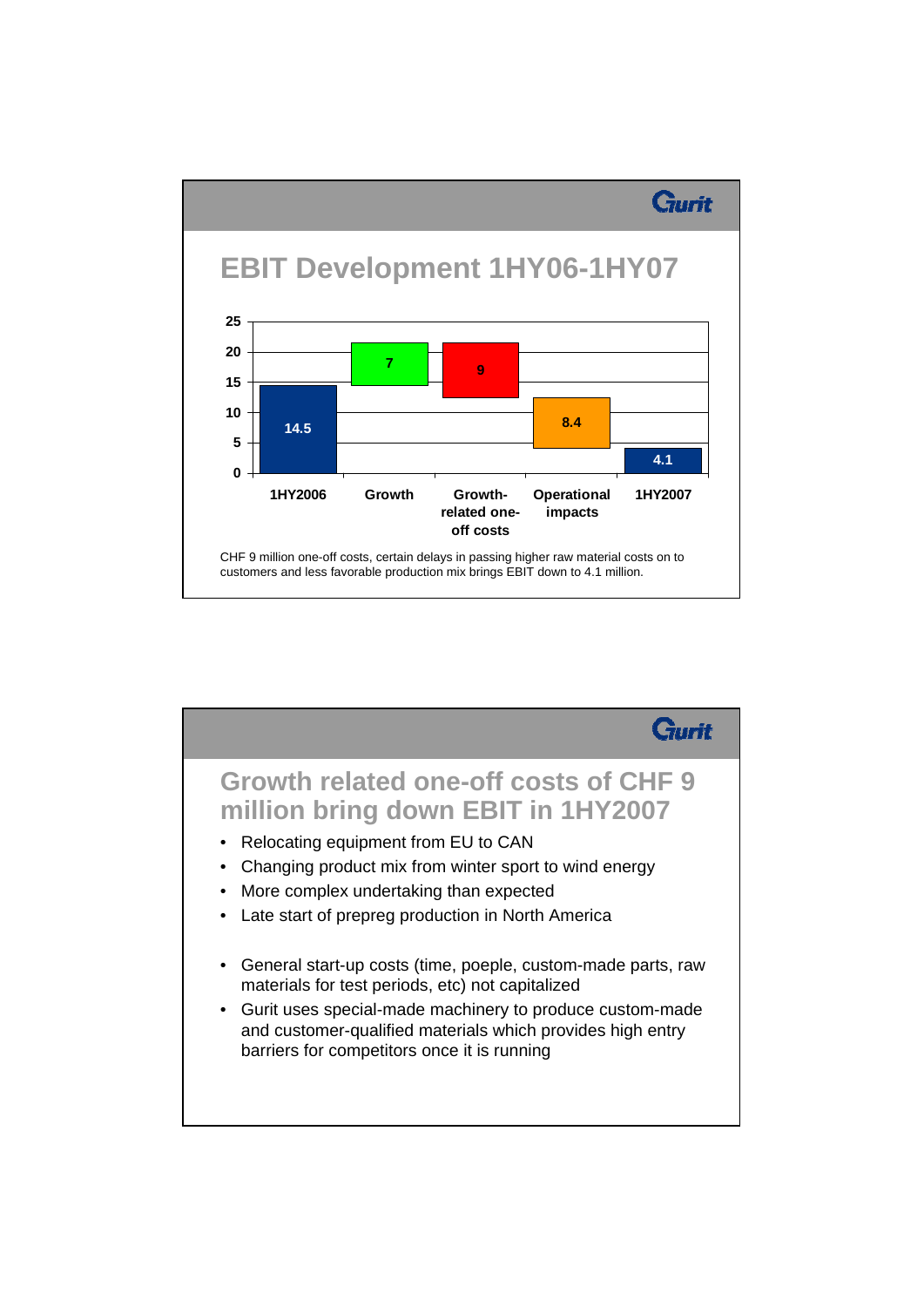

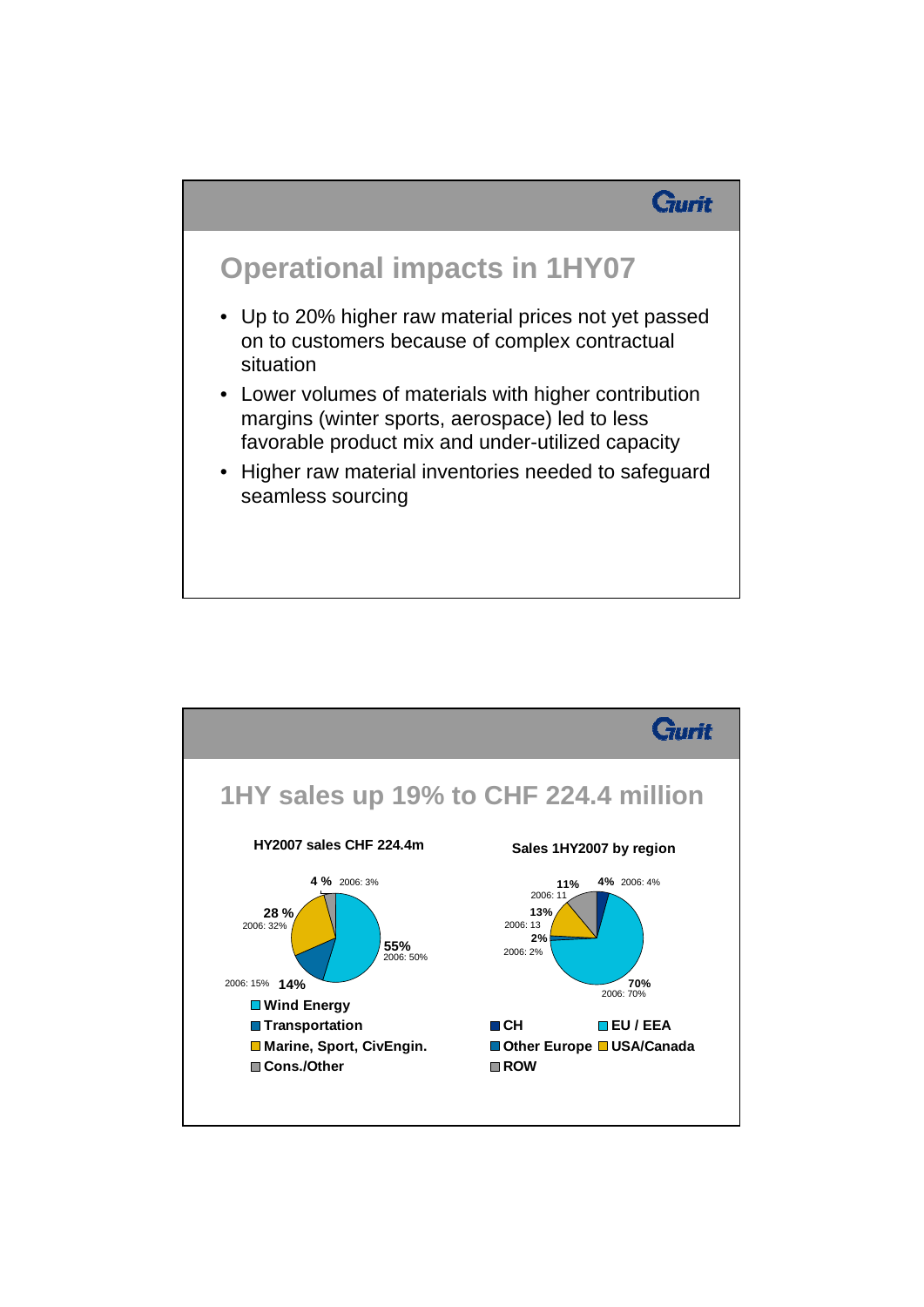

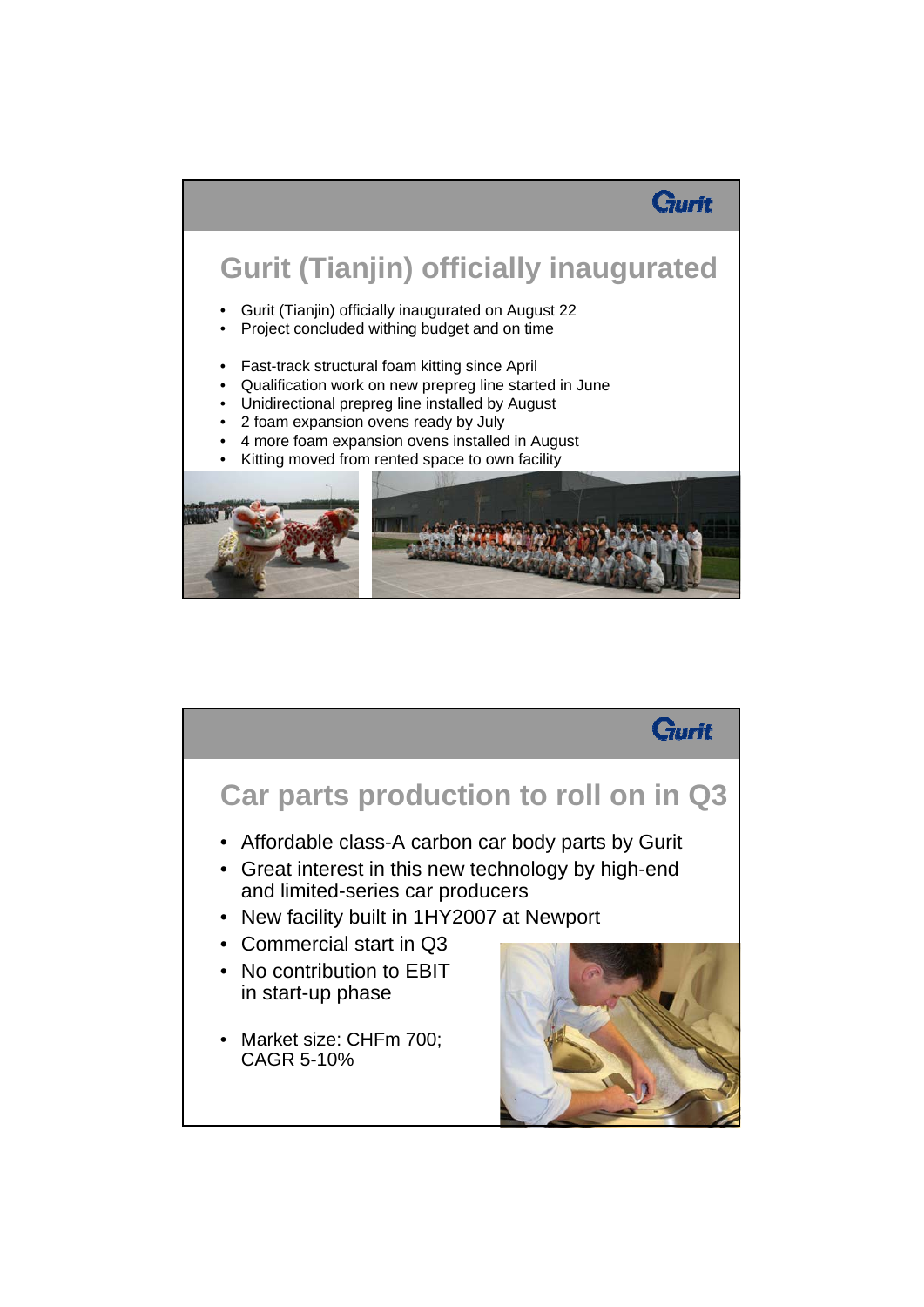

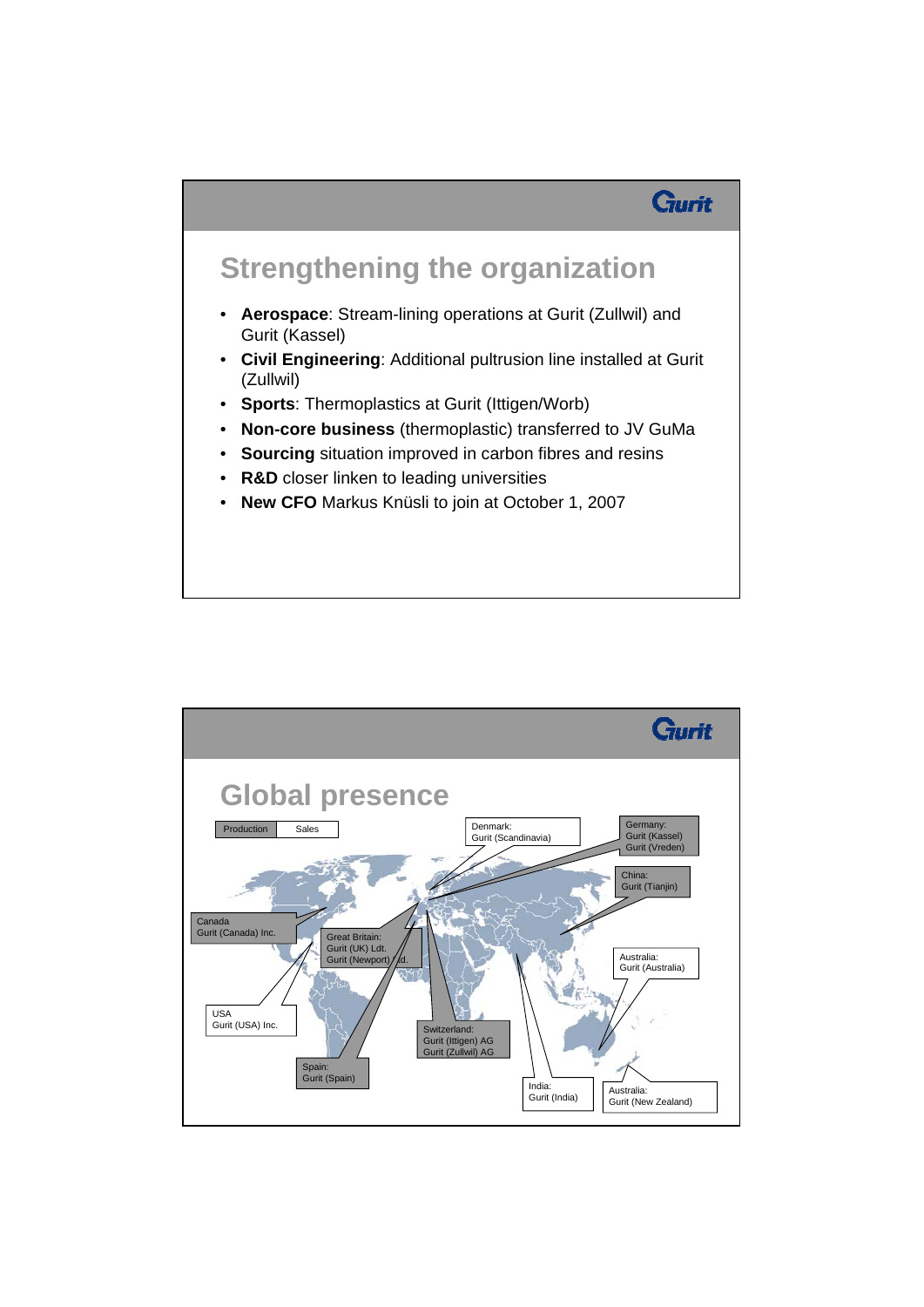

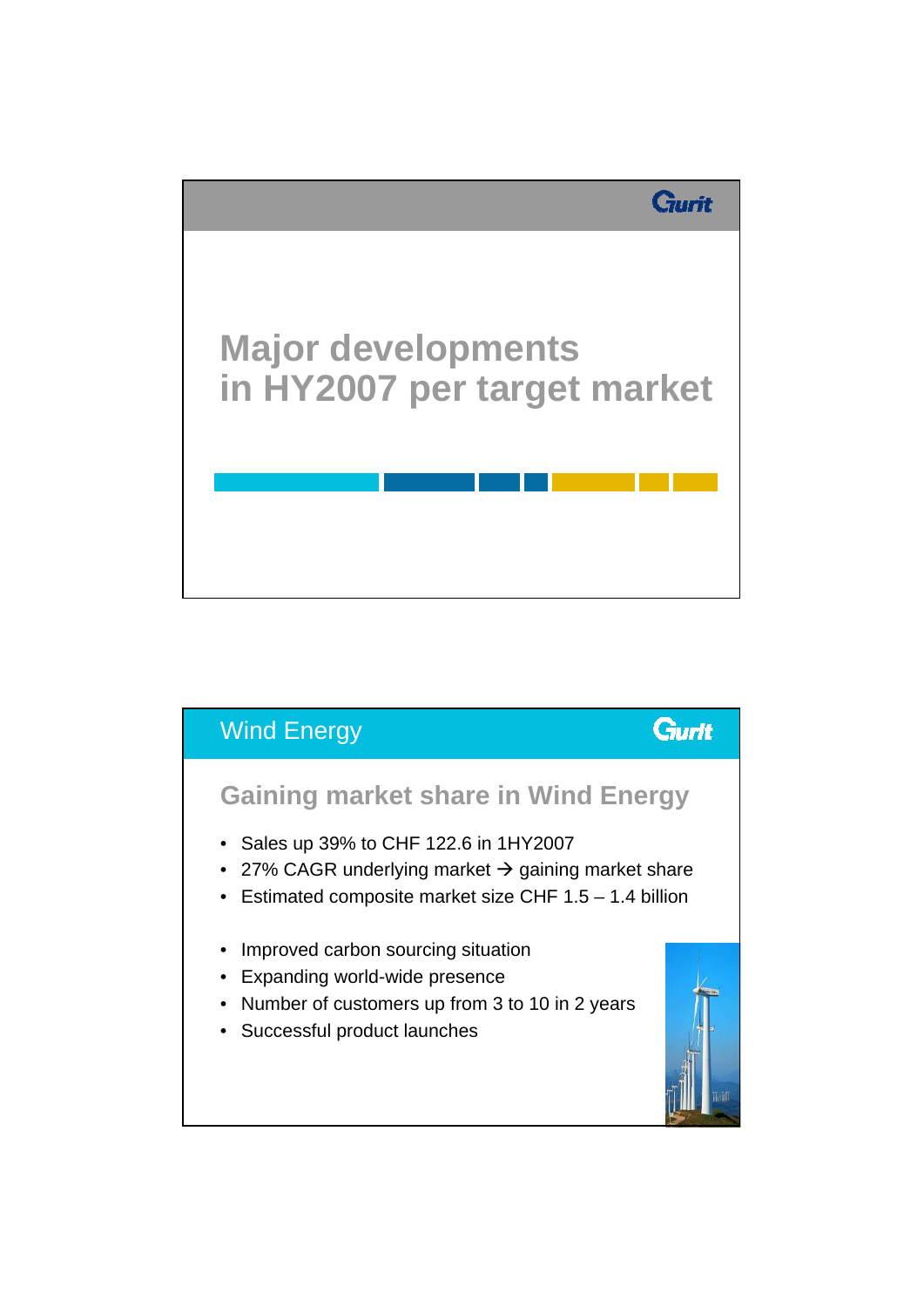

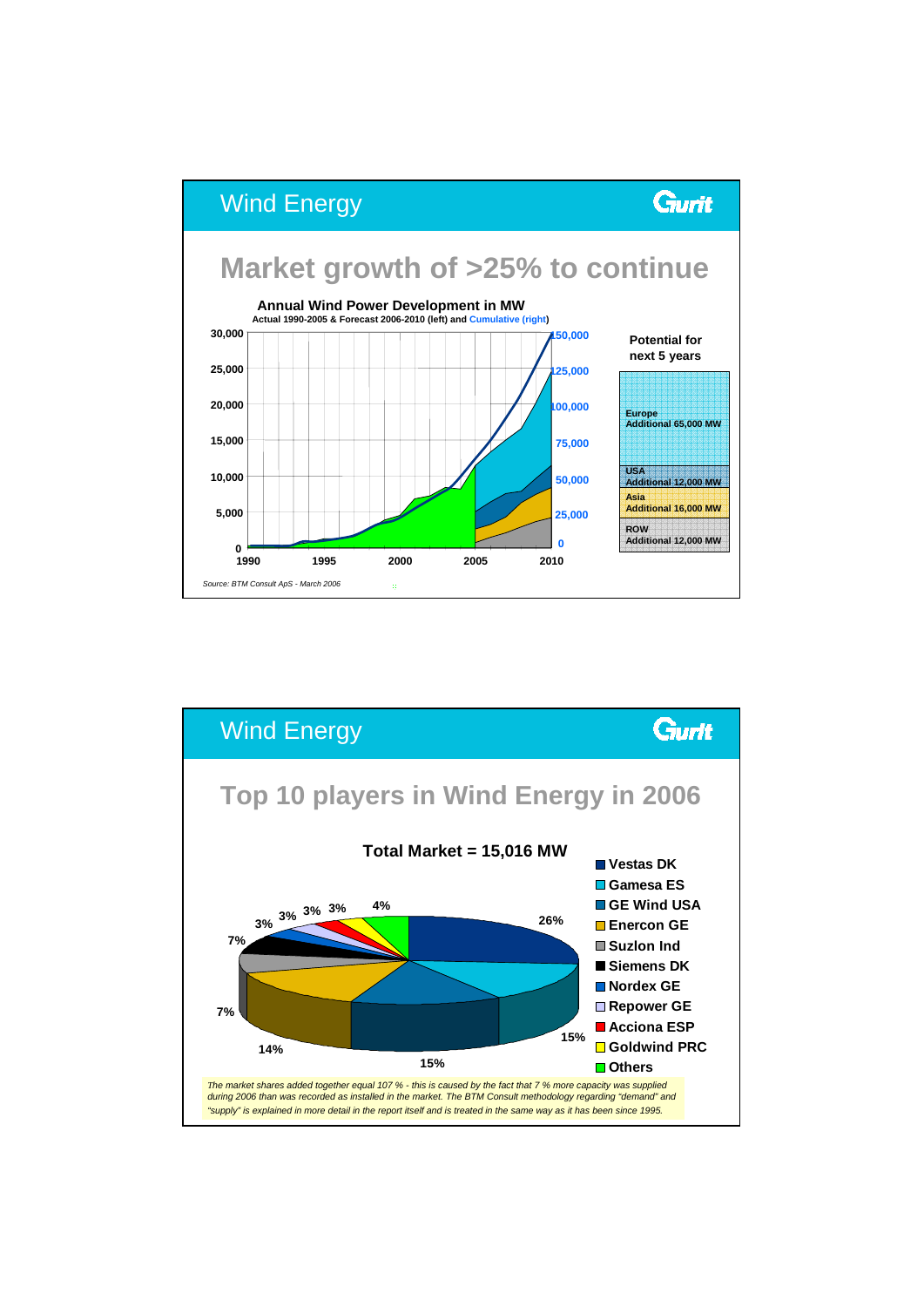

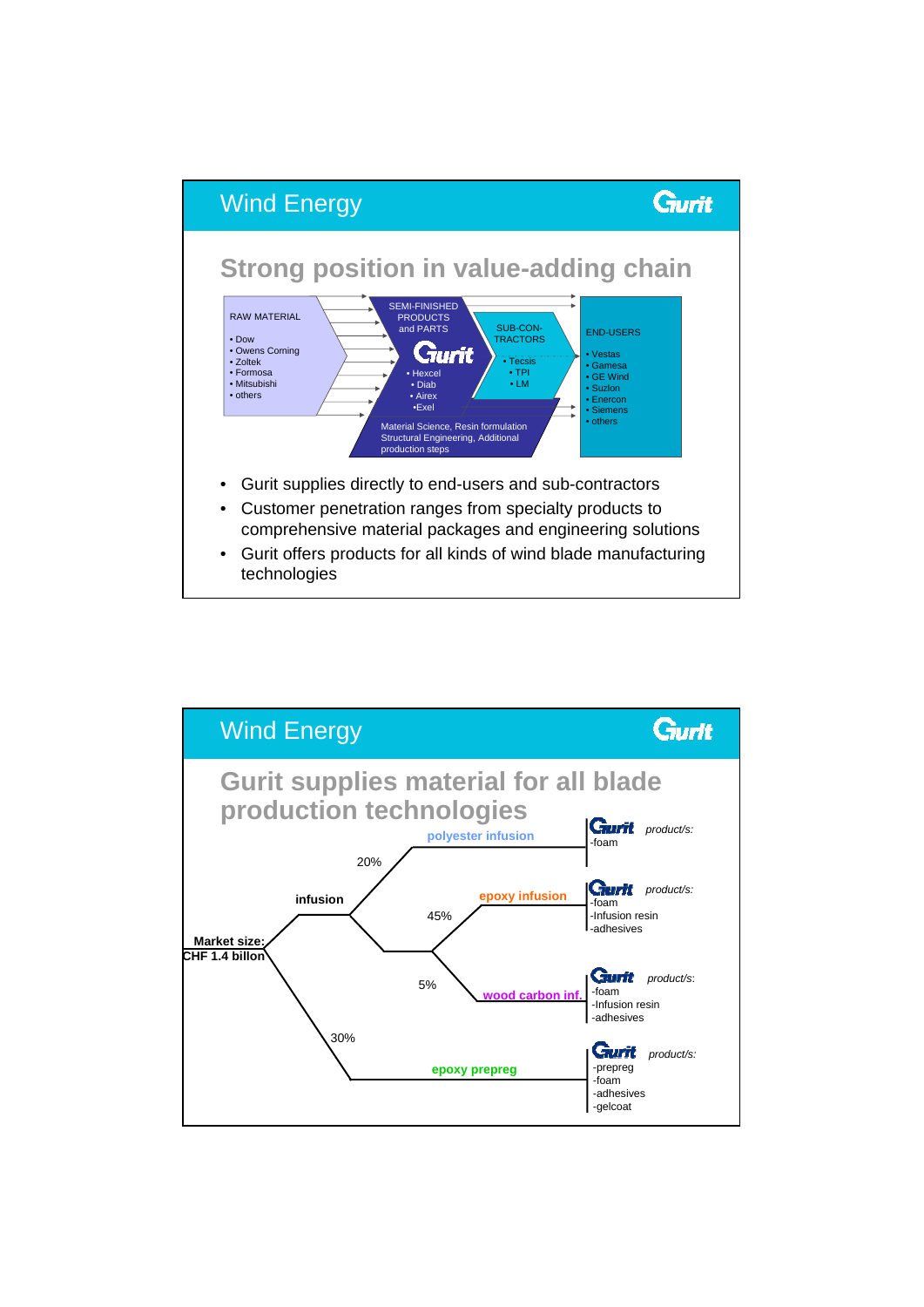

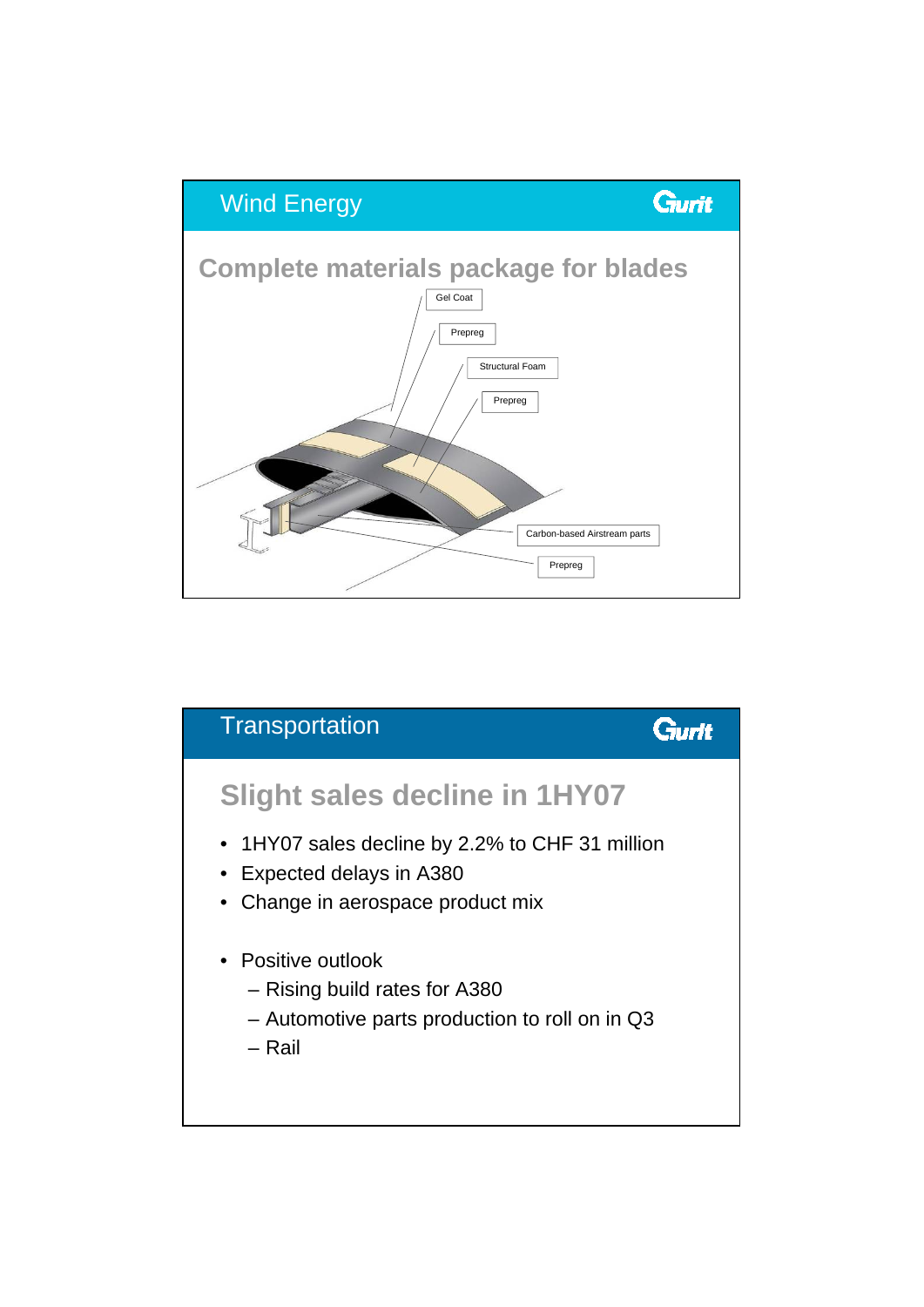#### **Transportation**

#### Gurit

#### **Growth potential**

#### Aerospace

- Strong position in aircraft interiors
- With new designs moving into secondary aircraft structures
- Expansion in North-America and Asia
- Market size: CHF 190 million; CAGR 10%, Gurit market share 30% Automotive
- Finished car body-parts
- Market size: CHFm 700; CAGR 5-10%

#### Rail

- Strategically targeting mass ground transportation
- Market size: CHF 400 million; CAGR 11% p.a.

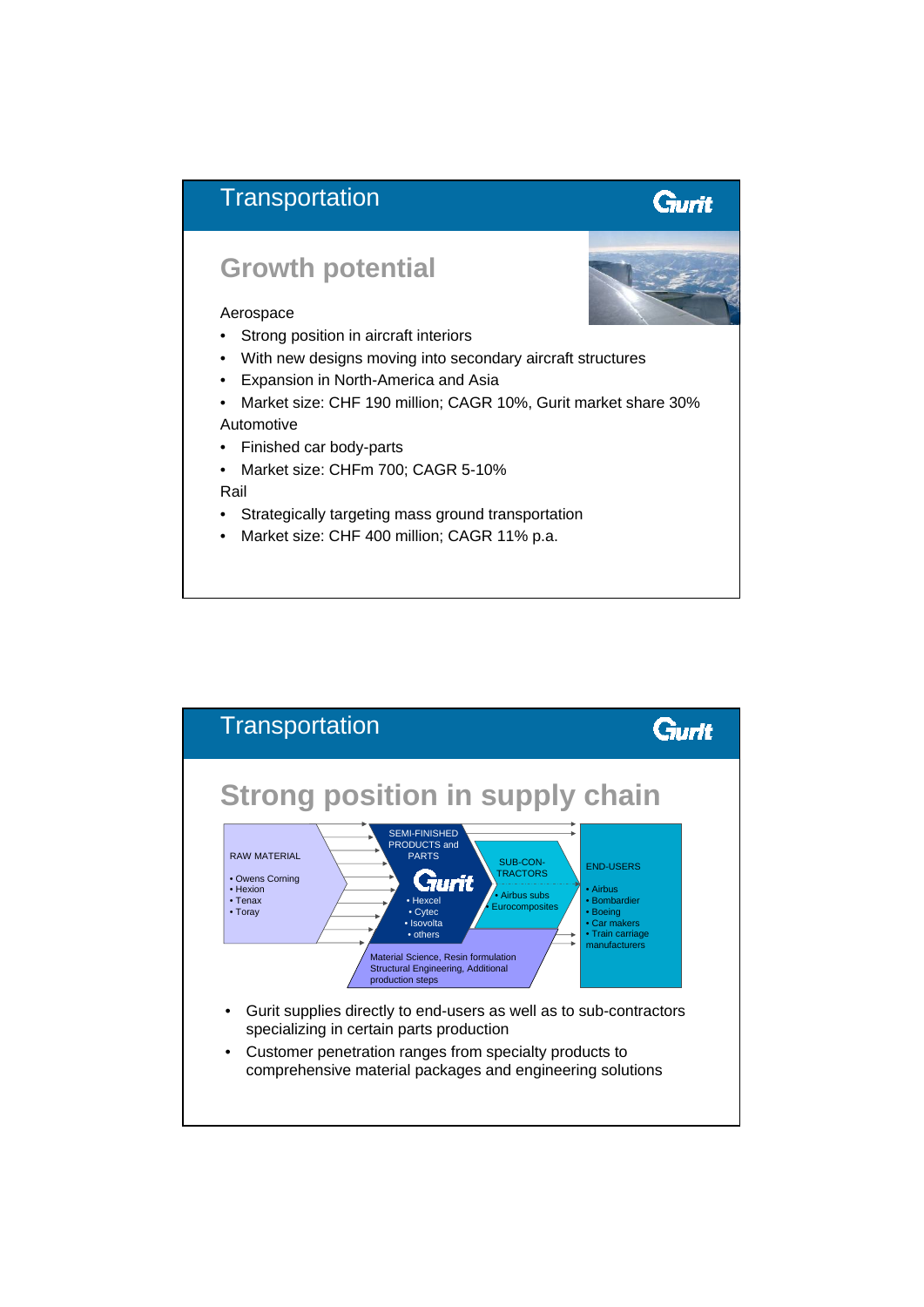

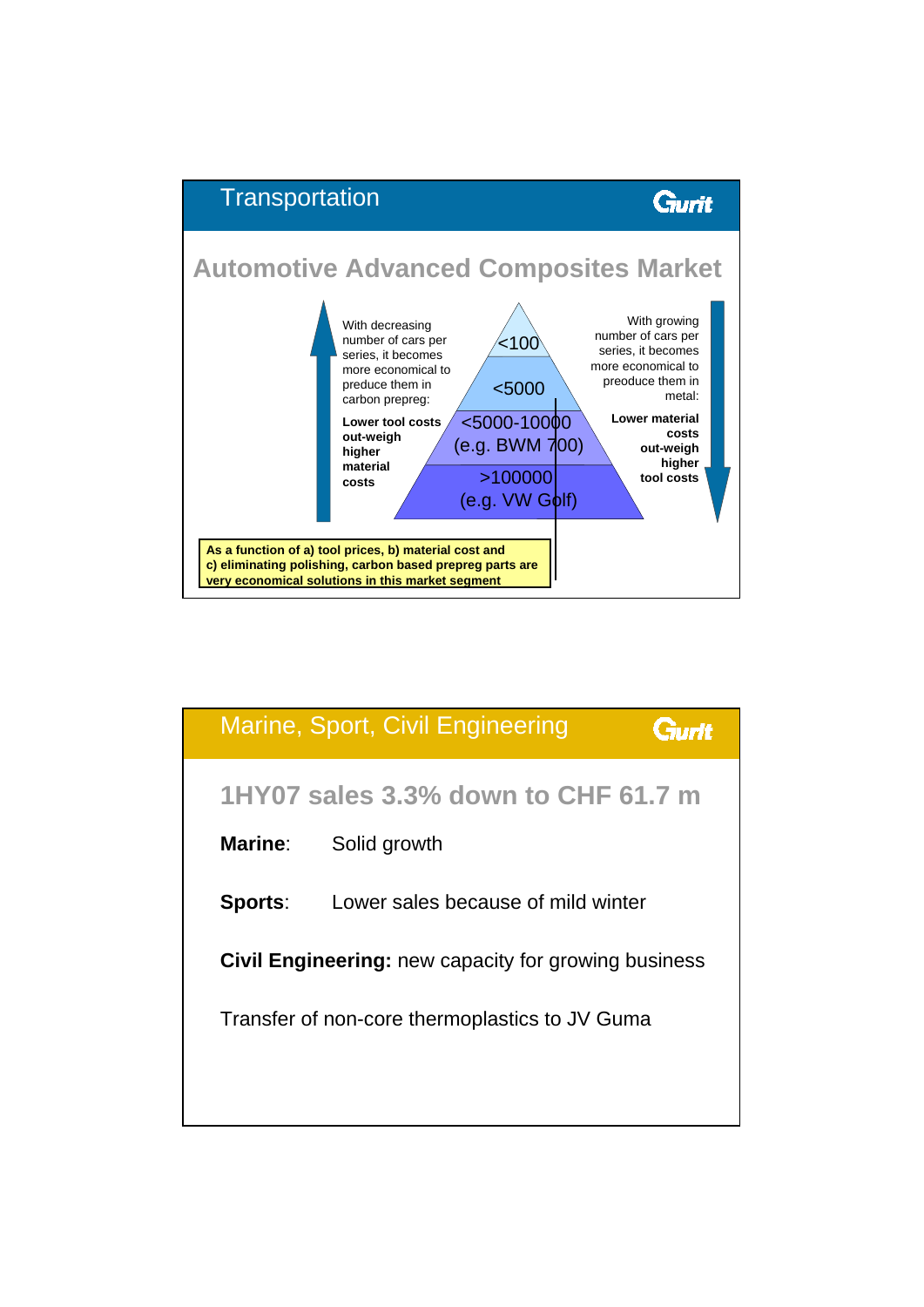

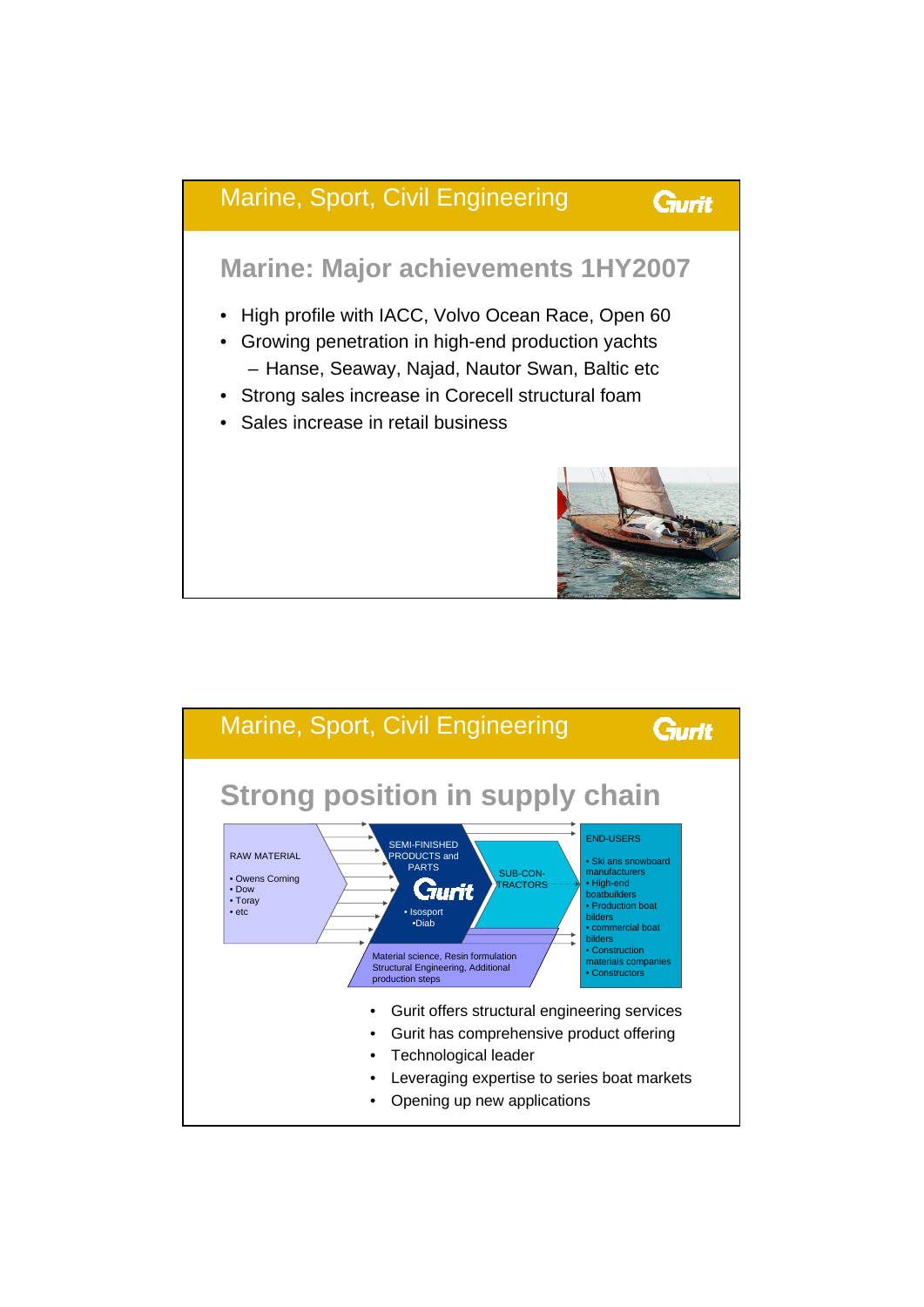

| <b>HY2007 Group Income Statement</b> |          |      |          |           |
|--------------------------------------|----------|------|----------|-----------|
| In CHF 1000                          | 1HY 2007 | $\%$ | 1HY 2006 | %<br>%YoY |
| <b>Net sales</b>                     | 224.4    | 100  | 188.0    | 19.4      |
| <b>Costs of materials</b>            | 139.0    | 61.9 | 102.6    | 35.5      |
| Personnel expenses                   | 44.7     |      | 41.0     |           |
| Other op. & adm. Exp.                | 28.6     |      | 22.7     |           |
| Sundry expenses*                     | 0.8      |      | $-0.2$   |           |
| Depreciation                         | 7.2      |      | 7.4      |           |
| <b>Total operating expenses</b>      | 81.3     | 36.2 | 70.9     | 14.0      |
| <b>EBIT</b>                          | 4.1      | 1.8  | 14.5     |           |
| <b>Financial result net</b>          | 0.8      | 0.4  | 0.4      |           |
| <b>Tax expenses</b>                  | 0.8      | 0.4  | 3.9      |           |
| Result before discont. op.           | 2.5      |      | 10.2     |           |
| Result from discont. op.             |          |      | 10.1     |           |
| Net profit                           | 2.5      | 1.1  | 20.3     |           |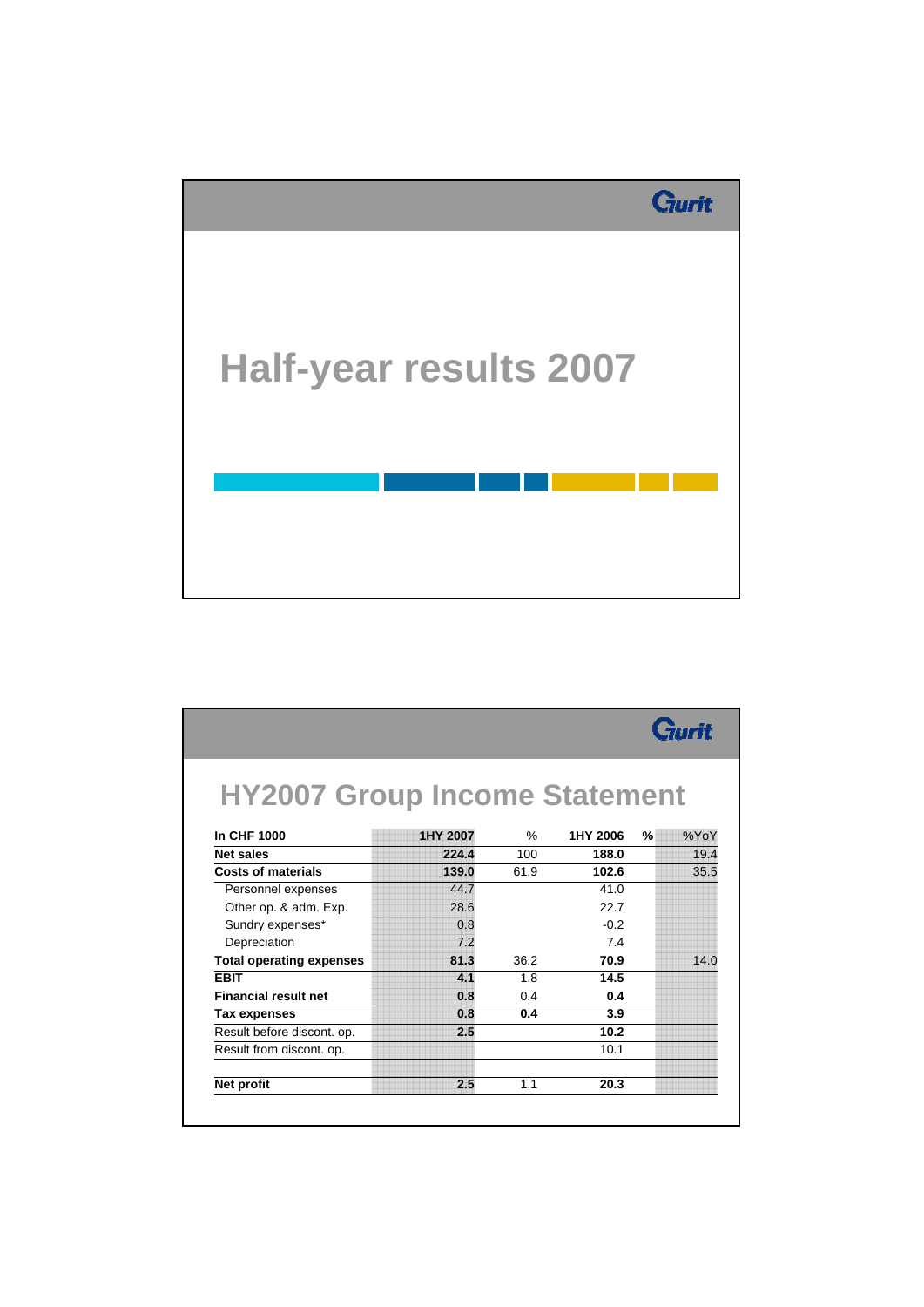## **HY2007 Balance Sheet : Assets**

| <b>In CHF 1000</b>        | 30.06.2007 | 31.12.2006 | 30.06.2006 |
|---------------------------|------------|------------|------------|
| Cash and sh-t securities  | 32 550     | 44 0 64    | 31 068     |
| Accounts receivable       | 92 971     | 91 548     | 76 635     |
| Inventories               | 63 105     | 45 474     | 42 200     |
| <b>CURRENT ASSETS</b>     | 188 626    | 181 068    | 149 903    |
| Fixed assets              | 139 541    | 115 160    | 107 357    |
| Financial assets          | 3479       | 3 3 0 0    | 41813      |
| Intangible assets         | 175 303    | 171 830    | 163784     |
| Deferred tax              | 2 7 7 2    | 1 3 9 4    | 2 2 3 6    |
| <b>TOTAL FIXED ASSETS</b> | 321 095    | 291 684    | 315 190    |
| <b>TOTAL ASSETS</b>       | 509 721    | 472770     | 465 093    |

| <b>HY2007 Balance Sheet: Liabilities</b> |            |            |            |
|------------------------------------------|------------|------------|------------|
|                                          |            |            |            |
| <b>In CHF 1000</b>                       | 30.06.2007 | 31.12.2006 | 30.06.2006 |
| Short-term liabilities                   | 120 434    | 117 703    | 134 077    |
| Long-term liabilities                    | 62 294     | 43 294     | 38 0 27    |
| <b>Total liabilities</b>                 | 182728     | 160 997    | 172 104    |
| Share capital                            | 22 300     | 22 861     | 22 974     |
| Retained earnings, transl. diff.         | 304 693    | 288 912    | 270 015    |
| <b>Total Equity</b>                      | 326 993    | 311 773    | 292 989    |
| <b>Equity ratio</b>                      | 64.2%      | 65.9%      | 63.0%      |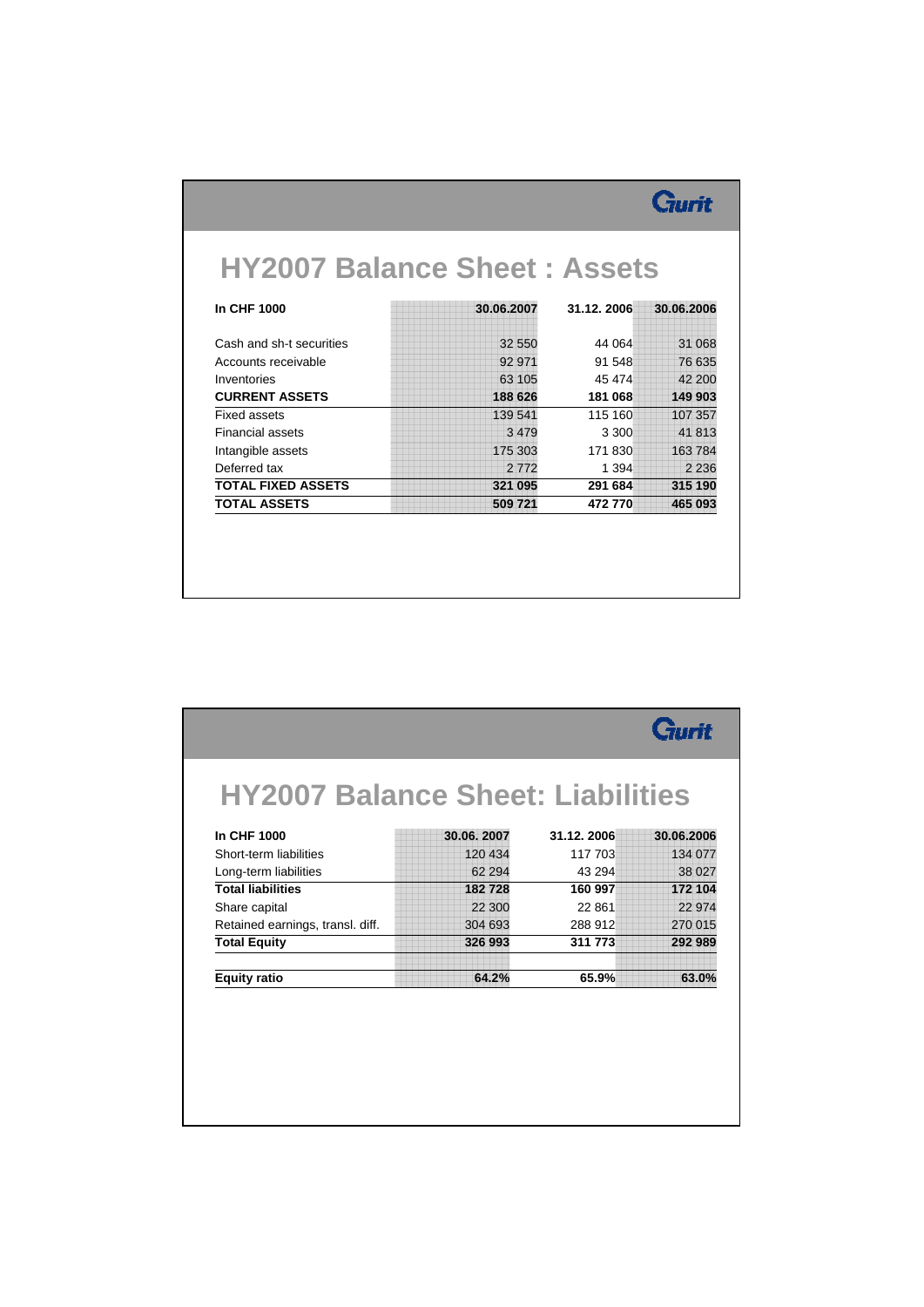Gurit

## **HY2007 Cash flow Statement**

| <b>In CHF 1000</b>                   | 1HY 2007 | 1HY 2006 |
|--------------------------------------|----------|----------|
| <b>CF from operating activities</b>  | $-2381$  | 18 945   |
| <b>CF from investment activities</b> | $-25211$ | -8 320   |
| thereof: investments in p., p.& e.   | $-25185$ | 5 5 2 2  |
| CF from financing activities         | 23 972   | -9 243   |
| therof: change in bank loans         | 18 038   | 3458     |
| therof: change in treasury stock     | 12 060   | 1 548    |
| therof: dividend distribution        | $-5943$  | $-11034$ |
| Exchange rate differences            | 406      | 411      |
| <b>Total Cash flow</b>               | $-3214$  |          |
| Separation HC Division               |          | $-27137$ |
| Change in cash and cash equiv.       | $-3214$  | $-25344$ |
| Cash and cash equiv 1.1.2007         | 35 580   | 56 412   |
| Cash and cash equiv. 30.6.2007       | 32 366   | 31 068   |

# **HY2007 Sales by Target Market**

| <b>In CHF 1000</b>         | 1HY 2007 | %    | 1HY 2006 | %                | %YoY   |
|----------------------------|----------|------|----------|------------------|--------|
| <b>Net sales</b>           | 224.4    | 100  | 187.8    | 100              | 19.5   |
| Wind                       | 122.6    | 54.6 | 88.2     | 47.0             | 39.0   |
| Transportation             | 31.0     | 13.8 | 31.7     | 16.9             | $-2.2$ |
| Marine, Sport & Civil Eng. | 61.7     | 27.5 | 63.8     | 34.0             | $-3.3$ |
| <b>Others</b>              | 9.1      | 4.1  | 4.1      | 2.2 <sub>1</sub> | 122.0  |